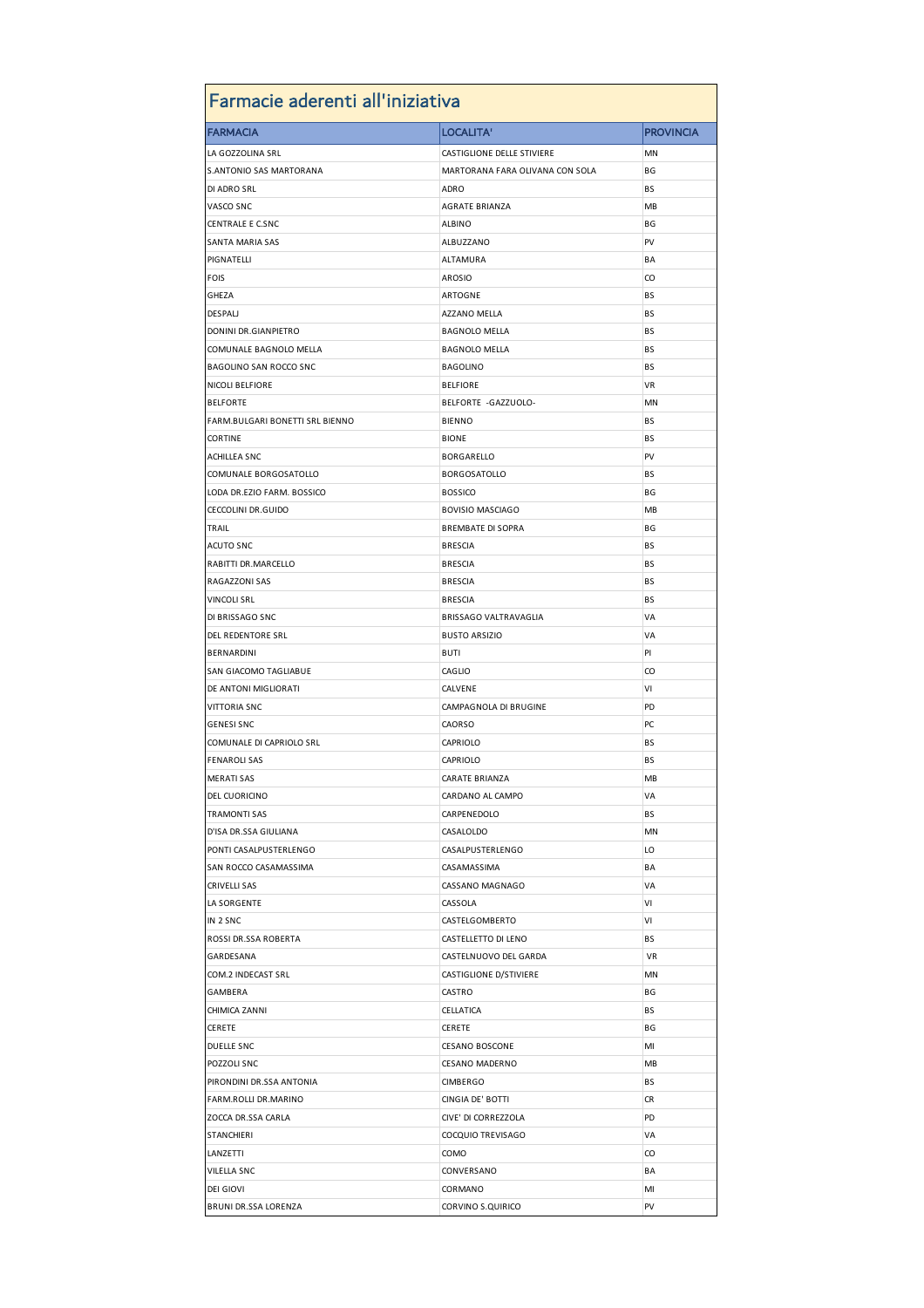| Farmacie aderenti all'iniziativa       |                            |                  |  |  |
|----------------------------------------|----------------------------|------------------|--|--|
| <b>FARMACIA</b>                        | LOCALITA'                  | <b>PROVINCIA</b> |  |  |
| <b>SEBINA SRL</b>                      | COSTA VOLPINO              | ΒG               |  |  |
| MAFFEIS DR.MAURO                       | COVO                       | ΒG               |  |  |
| <b>F.LLI OTTOBONI SRL</b>              | CREMONA                    | CR               |  |  |
| ZANCONATO DR.SSA EMANUELA              | CRESPADORO                 | ٧I               |  |  |
| PESCATORE SAS                          | <b>CUASSO AL MONTE</b>     | VA               |  |  |
| S.ARIALDO SNC                          | <b>CUCCIAGO</b>            | CO               |  |  |
| <b>BARISONZI SRL</b>                   | <b>CURA CARPIGNANO</b>     | PV               |  |  |
| ROSA DEI VENTI                         | CUSANO DI ZOPPOLA          | PN               |  |  |
| CHIESA DR.GIANPIERO FARM.S.SERAFINO    | <b>CUVEGLIO</b>            | VA               |  |  |
| <b>GRANELLI CUPOLO</b>                 | DESENZANO DEL GARDA        | ВS               |  |  |
| <b>DONGO</b>                           | <b>DONGO</b>               | CO               |  |  |
| <b>DAMIOLI</b>                         | <b>DOVERA</b>              | CR               |  |  |
| <b>FERNESE</b>                         | <b>FERNO</b>               | VA               |  |  |
| S.BARBARA                              | FORMIGARA                  | CR               |  |  |
| <b>FOSSONA</b>                         | FOSSONA CERVARESE S.CROCE  | PD               |  |  |
| <b>BRAGHETTA SNC</b>                   | <b>FUMANE</b>              | VR               |  |  |
| FARM. INTROINI DR.PAOLO E C. SAS       | GALLARATE                  | VA               |  |  |
| <b>STORARI SNC</b>                     | <b>GARDONE RIVIERA</b>     | BS               |  |  |
| GABURRI DR.SSA ELISABETTA              | GARDONE V.T.               | ВS               |  |  |
| A.S.F. SRL FARM.GARDONE V.T.           | <b>GARDONE VAL TROMPIA</b> | ВS               |  |  |
| <b>BRIZZI</b>                          | <b>GRASSOBBIO</b>          | ΒG               |  |  |
| FARMACIA SANT ALESSANDRO SRL           | <b>GRASSOBBIO</b>          | ΒG               |  |  |
| <b>GALETTA DR.SSA BERENICE</b>         | <b>GRAVINA IN PUGLIA</b>   | ΒA               |  |  |
| MAIOCCHI DR.MATTEO                     | GROPPARELLO                | PC               |  |  |
| AMICA SNC                              | <b>GRUMELLO DEL MONTE</b>  | ΒG               |  |  |
| <b>LIPIRA</b>                          |                            |                  |  |  |
|                                        | GUANZATE                   | CO               |  |  |
| A.S.F. SRL FARM.INZINO                 | INZINO GARDONE V.T.        | BS               |  |  |
| <b>CARRARA SNC</b>                     | LATINA SCALO               | RM<br>VA         |  |  |
| <b>ZOCCHI LUIGI</b>                    | LAVENA PONTE TRESA         | MI               |  |  |
| I TIGLI                                | LEGNANO                    |                  |  |  |
| <b>ALLA SALUTE</b>                     | LIETTOLI                   | VE               |  |  |
| TEBALDI DR.SSA GIOVANNA                | LOCARA DI SAN BONIFACIO    | VR               |  |  |
| LB FARMA                               | <b>LOCATE VARESINO</b>     | CO               |  |  |
| <b>GIBERTI</b>                         | LODI                       | LO               |  |  |
| <b>GORLA DR.SSA PAOLA</b>              | <b>LODIVECCHIO</b>         | LO               |  |  |
| <b>VITALI</b>                          | LUDRIANO - ROCCAFRANCA     | BS               |  |  |
| BERZOLLA                               | MALEGNO                    | ВS               |  |  |
| FARM.ACM SRL AZIENDA COMUNALE MANERBIO | MANERBIO                   | BS               |  |  |
| <b>MARCANTONIO</b>                     | MARIANO COMENSE            | CO               |  |  |
| SANTA MARIA SNC                        | MARNATE                    | VA               |  |  |
| FARM. AI DUE SANTI SAS                 | MASSANZAGO                 | PD               |  |  |
| STEFANELLI SNC COSI A.M. E C.          | MELENDUGNO                 | LE               |  |  |
| MANZONI DR.SSA ARIANNA                 | MELLO SONDRIO              | <b>SO</b>        |  |  |
| KLUZER SNC DR.SSA KATIA                | MENAGGIO                   | CO               |  |  |
| <b>MALPIGHI</b>                        | <b>MILANO</b>              | MI               |  |  |
| <b>BELLONI MONTICELLI</b>              | MONTICELLI BRUSATI         | ВS               |  |  |
| BARBATI DR.SSA TERESA CATERINA         | <b>MONTODINE</b>           | CR               |  |  |
| MACCHI DR.PIER LUIGI                   | MONVALLE                   | VA               |  |  |
| NAVE SERVIZI SRL UNIPERSONALE          | NAVE                       | BS               |  |  |
| DEL PARCO SNC                          | NOICATTARO                 | ΒA               |  |  |
| <b>GRECO FRANCESCA NOVOLI</b>          | <b>NOVOLI</b>              | LE               |  |  |
| CARAMATI DR.GIANLUIGI                  | ORZIVECCHI                 | BS               |  |  |
| <b>CLERICI BAGOZZI</b>                 | OSTIANO                    | CR               |  |  |
| MODERNA BARTOLI                        | PADOVA                     | PD               |  |  |
| COTTINELLI SNC DR.SSE ORSATTI          | PALAZZOLO SULL'OGLIO       | ВS               |  |  |
| SAN LAZZARO                            | PIACENZA                   | PC               |  |  |
| PIO X SNC                              | PIOMBINO DESE              | PD               |  |  |
| CASTELFRANCO MATILDE                   | POGGIO RUSCO               | MN               |  |  |
| DONATI DR.SSA ROSSELLA M.              | POLAVENO                   | ВS               |  |  |
| RURALE INTERN.DR.TROPEPE               | POLIGNANO A MARE           | ΒA               |  |  |